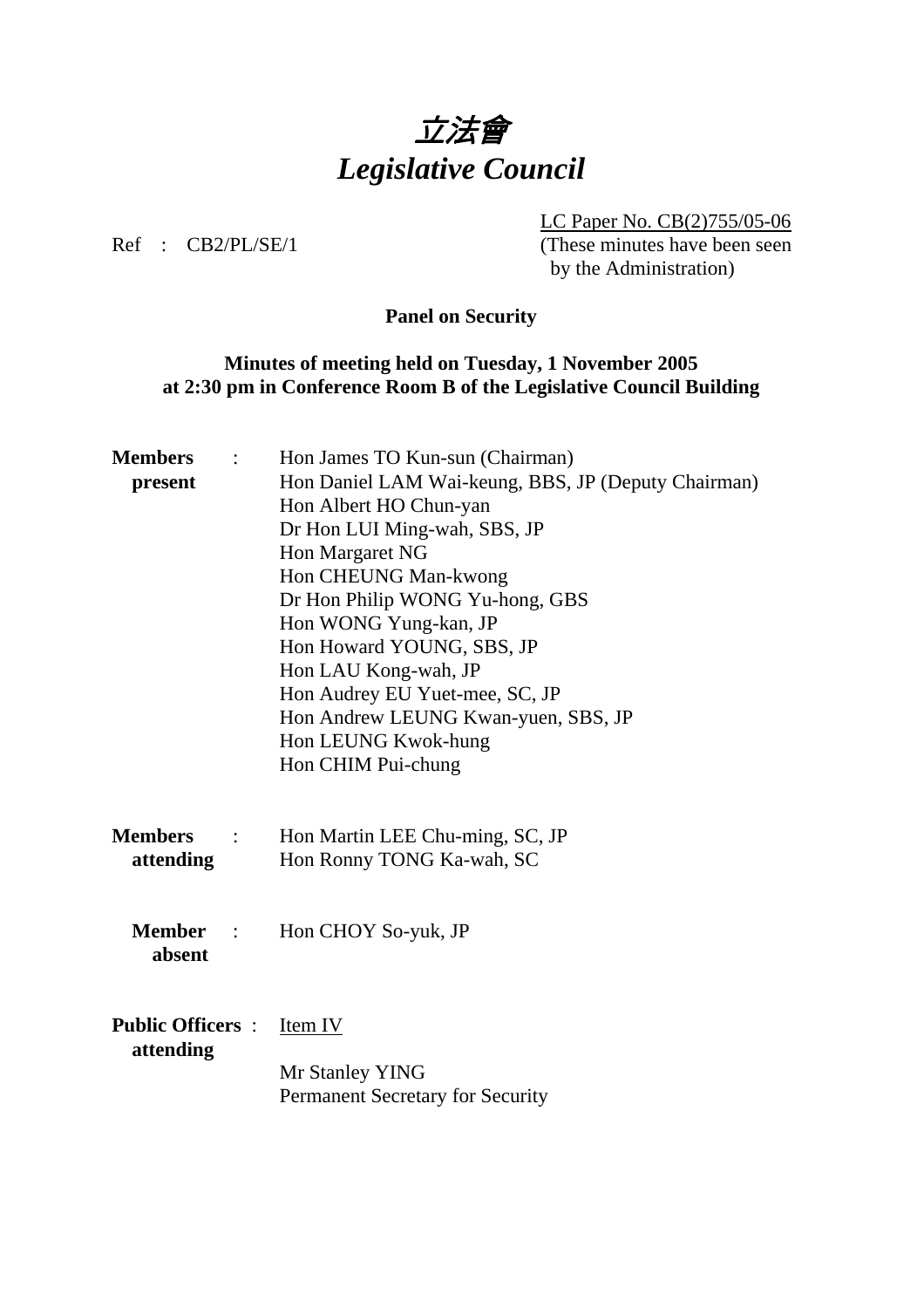Mr Charles WONG Principal Assistant Secretary for Security

 Mr KWOK Leung-ming Commissioner of Correctional Services (Acting)

 Mr YING Kwok-ching Assistant Commissioner of Correction Services (Quality Assurance)

Item V

 Mr Stanley YING Permanent Secretary for Security

 Mrs Apollonia LIU Principal Assistant Secretary for Security

 Mr Gavin SHIU Senior Assistant Director of Public Prosecutions Department of Justice

 Ms Roxana CHENG Senior Assistant Solicitor General Department of Justice

 Mr Paul HUNG Assistant Commissioner of Police (Support)

 Ms Angela CHIU Superintendent of Police (Licensing)

ItemVI

 Mr Ambrose LEE Secretary for Security

 Miss S H CHEUNG Deputy Secretary for Security

 Mrs Apollonia LIU Principal Assistant Secretary for Security

 Mr Johann WONG Administrative Assistant to Secretary for Security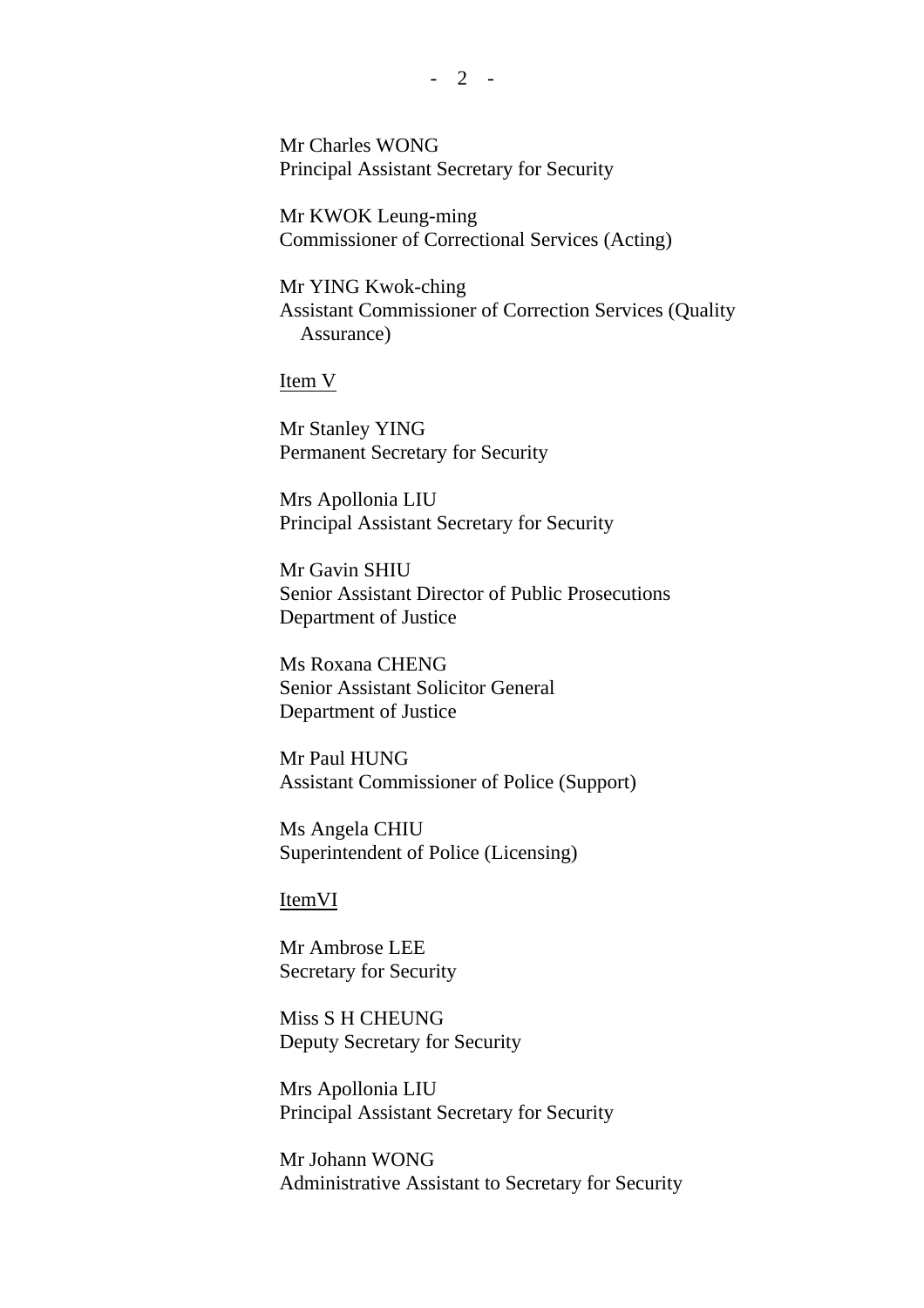| Mr Hubert LAW<br><b>Assistant Secretary for Security</b><br>Mr Ian WINGFIELD<br>Law Officer (International Law)<br>Department of Justice                                                                              |
|-----------------------------------------------------------------------------------------------------------------------------------------------------------------------------------------------------------------------|
| Mr John LEE<br><b>Assistant Commissioner of Police (Crime)</b>                                                                                                                                                        |
| <b>Clerk in : Mrs Sharon TONG</b><br>attendance<br>Chief Council Secretary (2)1                                                                                                                                       |
| Mr LEE Yu-sung<br>Senior Assistant Legal Adviser 1<br>Mr Stephen LAM<br><b>Assistant Legal Adviser 4</b><br>Mr Raymond LAM<br>Senior Council Secretary (2) 5<br><b>Ms Alice CHEUNG</b><br>Legislative Assistant (2) 1 |
|                                                                                                                                                                                                                       |

- 3 -

# **I. Confirmation of minutes of previous meeting**  (LC Paper No. CB(2)126/05-06)

Action

The minutes of the meeting held on 13 October 2005 were confirmed.

# **II. Information papers issued since the last meeting**  (LC Paper Nos. CB(2)135/05-06(01), CB(2)187/05-06(01) and CB(2)241/05-06(01))

2. Members noted that the following papers had been issued since the last meeting –

(a) Referral from Duty Roster Members regarding issues identified in a study on the reconviction of ex-prisoners conducted in 2005 by the Society for Community Organization;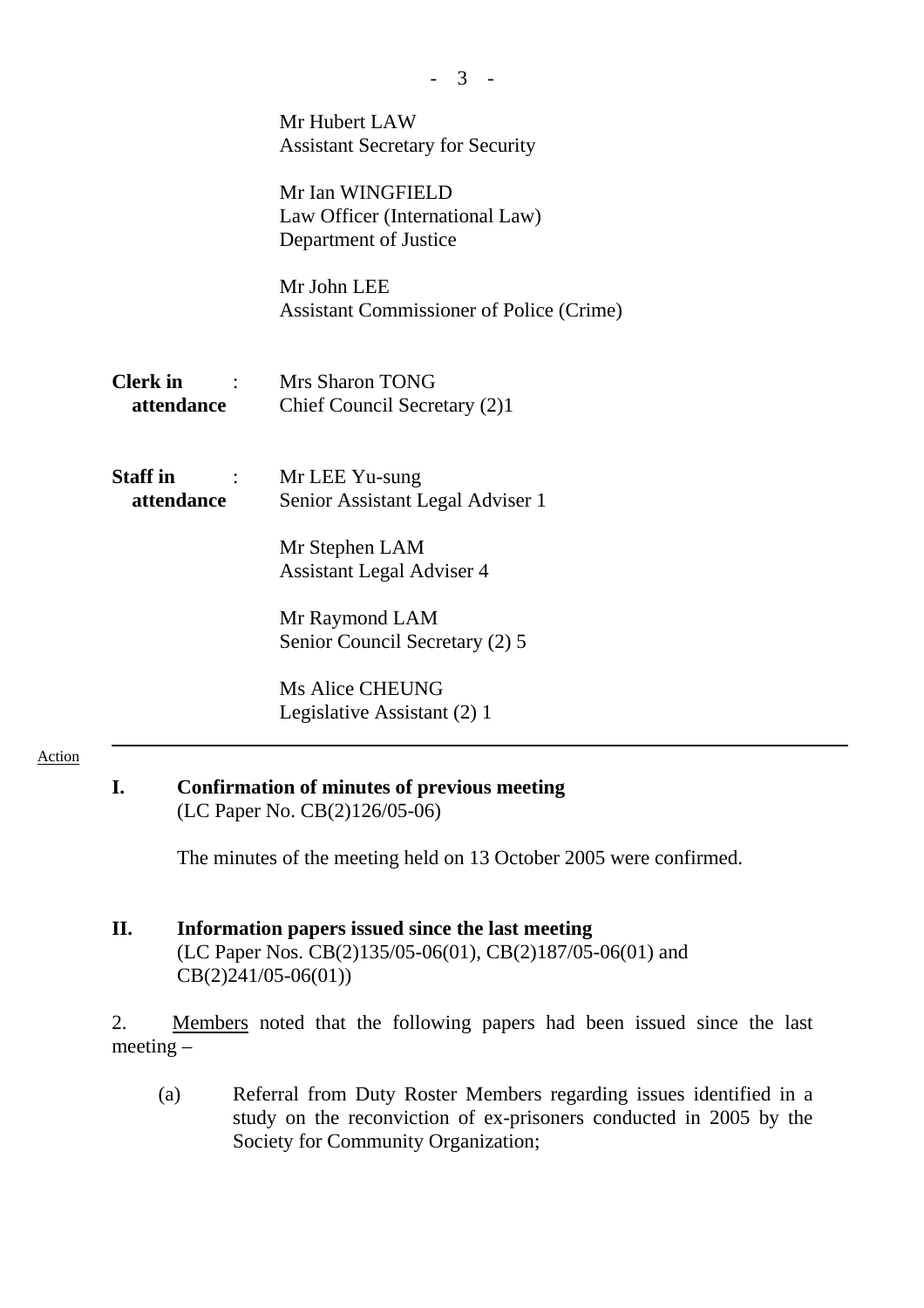# (b) Information paper on proposed legislative amendments providing for maintenance of records of births, deaths and marriages in digital image provided by the Administration; and

(c) Administration's response to members' query on the factors/principles adopted in determining whether the fee revision proposals did not directly affect people's livelihood.

# **III. Date of next meeting and items for discussion**

(LC Paper Nos. CB(2)192/05-06(01) and (02))

3. Members agreed that the following items would be discussed at the next meeting to be held on 6 December 2005 at 2:30 pm -

- (a) Revision of certain fees and charges for services not directly affecting people's livelihood;
- (b) Legislative proposal to implement the Convention on the Safety of United Nations and Associated Personnel; and
- (c) Security arrangements for the Sixth Ministerial Conference of the World Trade Organization to be held in Hong Kong from 13 to 18 December 2005.

4. Members agreed that members of the Panel on Commerce and Industry would be invited to join the discussion on the item referred to in paragraph 3(c) above.

5. Ms Margaret NG suggested that the item "Policy on the admission of refugees" be discussed at the Panel meeting in January 2006. She also suggested that the item "Operation of the Long Term Prison Sentences Review Board" be added to the list of outstanding items for discussion by the Panel. Members agreed.

# **IV. Long-term Prison Development**

(LC Paper Nos. CB(2)192/05-06(03) and (04))

6. Permanent Secretary for Security (PS for S) briefed Members on the Administration's prison development plans subsequent to the shelving of the Hei Ling Chau Prison development proposal in October 2004.

7. Mr LAU Kong-wah said that the existing penal institution at Chi Ma Wan was located closer to the urban areas than the Lo Wu Correctional Institution (LWCI). He asked whether priority would be given to redeveloping the Chi Ma Wan Correctional Institution (CMWCI). He considered that the Administration should provide a comparison between the redevelopment of LWCI and CMWCI, including

Action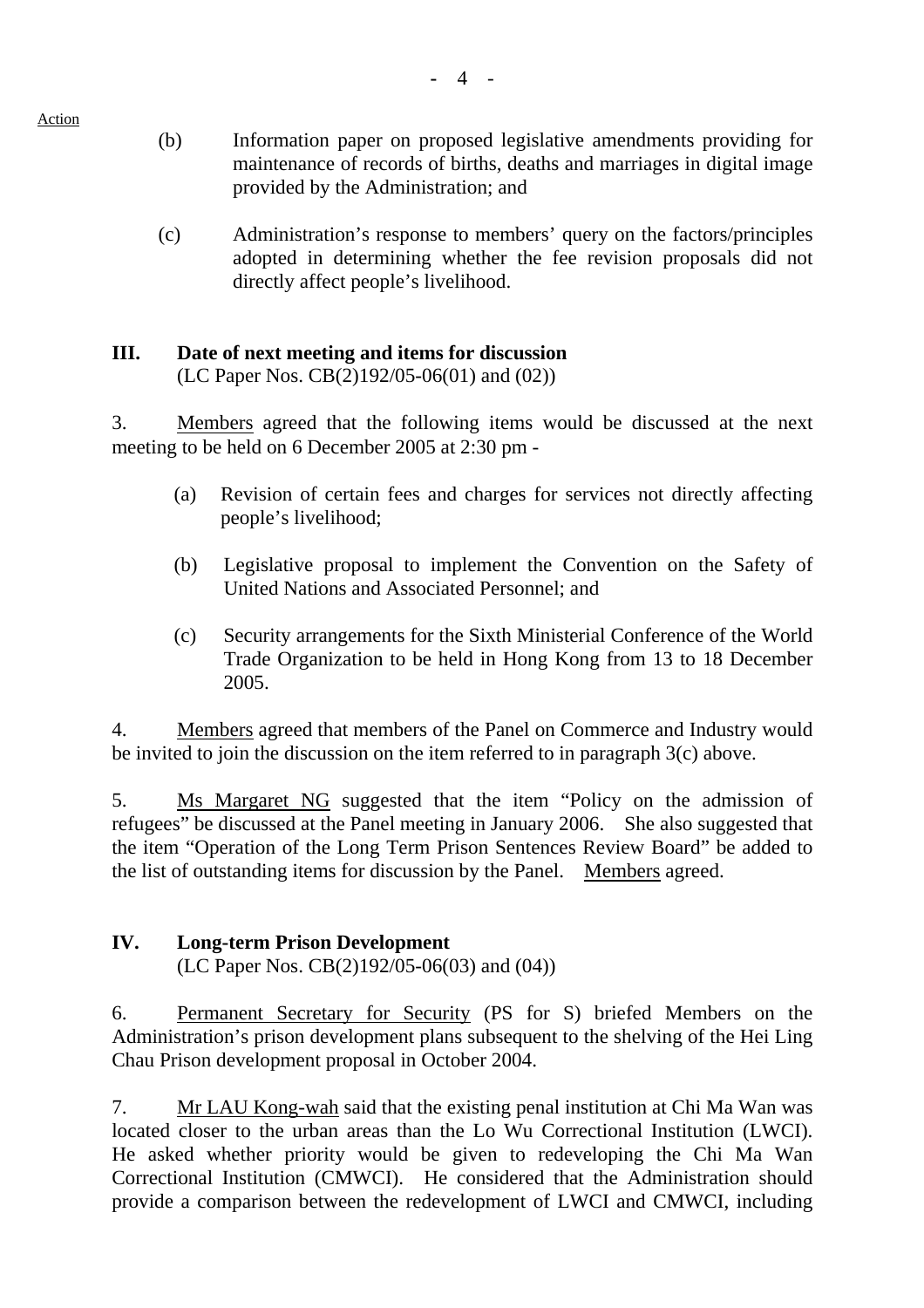the respective site areas, costs involved and the additional number of penal places to be created.

8. PS for S responded that details of the redevelopment of CMWCI were still under study and thus the requested information was not available at this stage. The Administration would expedite its study of the redevelopment of CMWCI. He pointed out that although CMWCI had a capacity of about 600 penal places, it was currently accommodating over 1 100 inmates. If the institution was to be redeveloped, some other places had to be identified for accommodating these inmates during the redevelopment period. In the case of LWCI, it would be easier as the institution only had a capacity of 180 penal places.

9. Mr LAU Kong-wah asked about the respective numbers of Hong Kong residents serving sentence in the Mainland and Mainlanders serving sentence in Hong Kong. He also asked about the effect of the establishment of transfer of sentenced persons arrangements between Hong Kong and the Mainland on the penal population.

10. PS for S responded that there were 3 502 Mainlanders serving sentence in Hong Kong, representing about 28.8% of the penal population, and about 600 Hong Kong residents serving sentence in the Guangdong Province. Owing to the differences in the judicial systems, the transfer of sentenced persons arrangements had not yet been established with the Mainland. Under the model agreement on the transfer of sentenced persons, a sentenced person who wished to apply for transfer must have a remaining sentence of one year or more. Given that 48.9% of Mainlanders serving sentence in Hong Kong had a remaining sentence of less than one year, the establishment of transfer of sentenced persons arrangements with the Mainland on the penal population might not result in a substantial decrease in the penal population in Hong Kong.

11. Mr LAU Kong-wah considered that as Mainlanders serving sentences in Hong Kong had taken up 28.8% of the penal population, the transfer of such persons to the Mainland for serving their remaining sentences would considerably relieve the pressure on penal places. In view of this, he considered that priority should be given to establishing transfer of sentenced persons arrangements with the Mainland and the one-year remaining sentence requirement should be shortened.

Adm 12. PS for S agreed to consider Mr LAU's suggestion. He stressed that under the model agreement on the transfer of sentenced persons, a transfer required the agreement of the transferring and receiving parties as well as the sentenced person. In this connection, he informed Members that seven sentenced persons had been transferred to the United Kingdom for serving their sentences and the application of another sentenced person for transfer to the United Kingdom was being processed. On the other hand, none of the 40 Thais serving sentence in Hong Kong had applied for transfer to Thailand for serving their sentences. It was thus difficult to assess the number of sentenced persons who would apply for transfer to the Mainland for serving their sentences, if transfer of sentenced persons arrangements were established with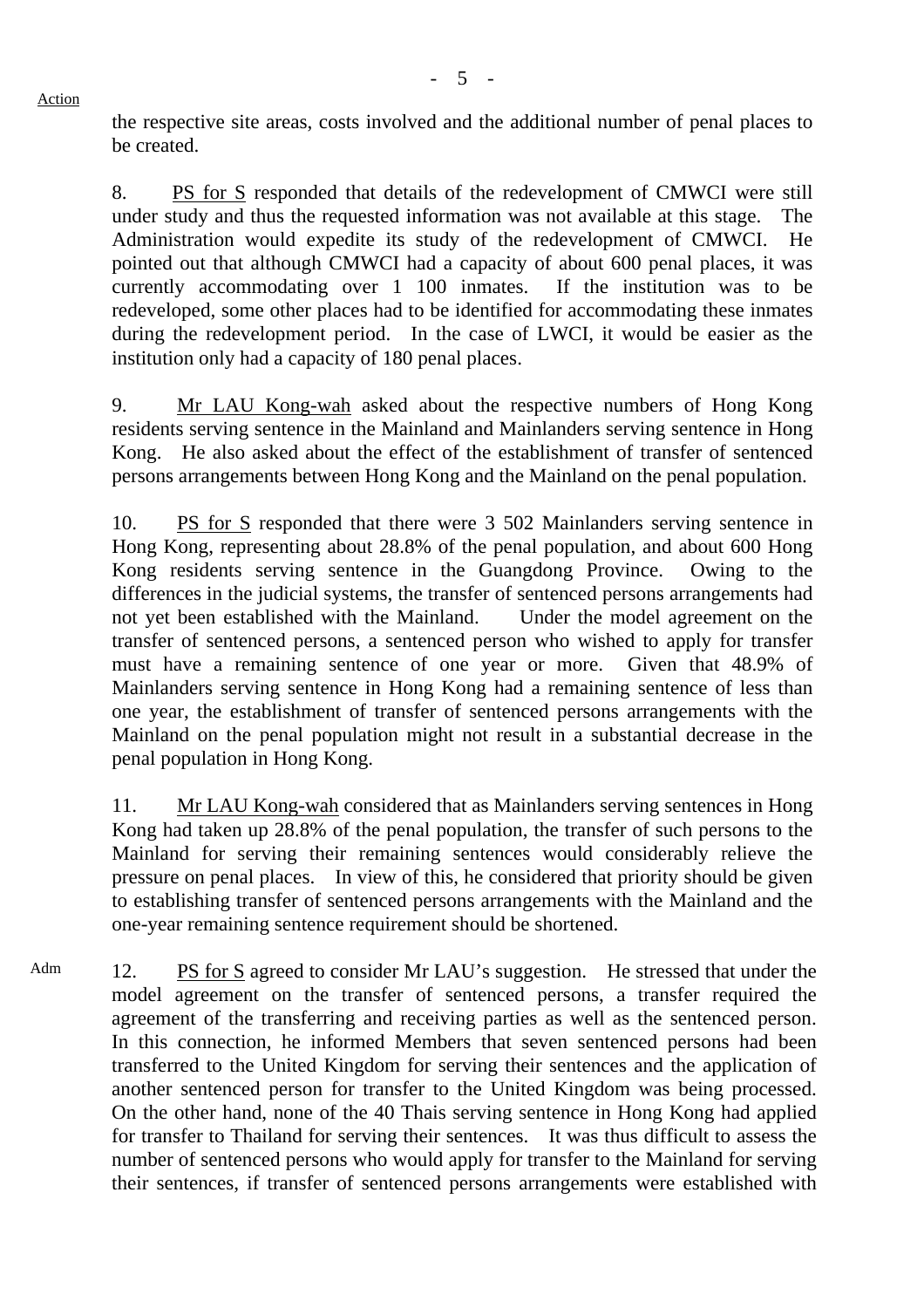the Mainland.

13. The Chairman asked whether the Administration would consider providing incentives for Mainlanders serving sentence in Hong Kong to apply for transfer to the Mainland for serving their remaining sentences.

14. PS for S responded that the Administration had worked on the basis of the model agreement, and had not thought of incentives for inmates to transfer. Having said that, the Administration would be prepared to study concrete proposals.

15. Mr CHEUNG Man-kwong said that the Administration had overestimated the number of Mainlanders with right of abode in Hong Kong and the demand for school places. He asked how the projected penal population referred to in paragraph 6 of the Administration's paper was compiled.

16. Commissioner of Correctional Services (Acting) (CCS(Atg)) responded that the projected penal population was compiled on the basis of the arrest and prosecution statistics provided by the Police and the Immigration Department. It was estimated that, between 2004 and 2015, there would be an annual increase of 0.8% in penal population, which was in line with the projected increase in the total population in Hong Kong.

17. PS for S said that by their nature, projections could not be entirely accurate; the question was the magnitude of the difference between projection and reality. The Administration had examined CSD's past projections on penal population and noted that in the period that they had studied, the difference between the projected and actual penal population was small. It was projected in 2002 that the penal population in 2004 would be 12 990 and the penal population in 2004 finally turned out to be 13 091.

18. Mr CHEUNG Man-kwong said that there were reports that many sentenced Mainlanders were convicted of engaging in vice activities or illegal employment. the Secretary for Security (S for S) had said that the particulars of Mainland visitors found working illegally in Hong Kong were passed to Mainland authorities so that the problem could be tackled at source, he asked whether the adoption of such a measure would result in a reduced demand for penal places.

19. PS for S responded that the redevelopment of penal institutions would achieve the purposes of meeting increased demand for penal places as well as addressing the problem of aging of old penal institutions. If the penal population finally turned out to be much lower than projected, some old penal institutions could be demolished and the site surrendered for other land use. He said that the particulars of Mainland visitors found working illegally in Hong Kong were kept by the Immigration Department and passed to Mainland authorities, which might reject these visitors' application to visit Hong Kong for a certain period of time.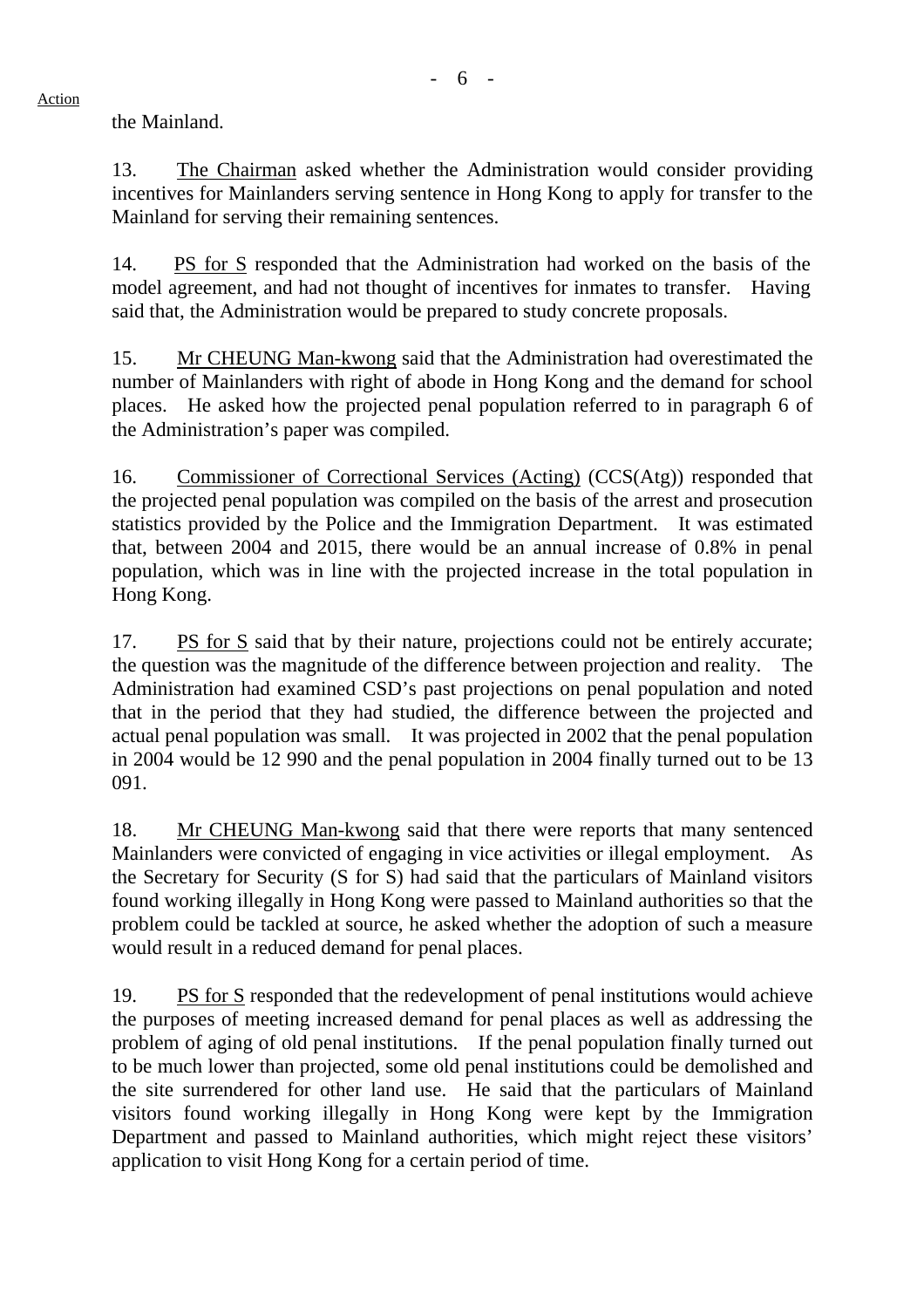20. Mr CHIM Pui-chung considered that the redevelopment of LWCI should be expedited so that the penal site at Stanley could be released for other land use. He added that a number of inmates had complained about the slow progress of establishing transfer of sentenced persons arrangements with the Mainland. He considered that the Administration should expedite the establishment of such arrangements.

21. PS for S responded that the Administration would seek to expedite the project, if funding for the project was approved by the Finance Committee. He said that the Administration would continue to work on the establishment of arrangements on the transfer of sentenced persons with the Mainland.

22. Mr LEUNG Kwok-hung said that, given the poor condition of Mainland prisons, Mainlanders serving sentence in Hong Kong would unlikely be willing to apply for transfer to the Mainland. He considered that persons arrested of engaging in vice activities or taking up illegal employment should be repatriated but not prosecuted. This would substantially relieve the pressure on penal places. He added that the Administration should, instead of passing the particulars of Mainland visitors found engaging in vice activities or working illegally in Hong Kong to Mainland authorities, refuse the entry of such persons at boundary control points.

23. PS for S responded that the Administration had to enforce the law. At the policy level, he said that the public at large and many LegCo Members had been of the view that the Administration should enforce the law against vice activities and illegal employment. Although the particulars of Mainland visitors found taking up illegal employment in Hong Kong were passed to the Mainland authorities, it was up to the Mainland authorities to determine whether actions should be taken against such persons. He stressed that according to the model agreement on the transfer of sentenced persons, a transfer required, among others, the agreement of the sentenced person.

24. Ms Margaret NG said that the Administration had previously adopted the policy of immediately repatriating illegal immigrants who were arrested for the first time. She considered that the Administration should review whether illegal immigrants should be imprisoned for a long period of time, whether such imprisonment could achieve the desired penal effect and the cost implications of such imprisonment.

25. PS for S stressed that the sentencing of a person was determined by court. He said that combating vice activities and illegal employment were ongoing initiatives of the Administration. As the treatment of persons convicted of engaging in vice activities or taking up illegal employment was outside the purview of penal policy, it might be more appropriate to discuss the issue when illegal employment and vice activities were discussed.

26. Mr LEUNG Kwok-hung said that a resident of Ho Sheung Heung had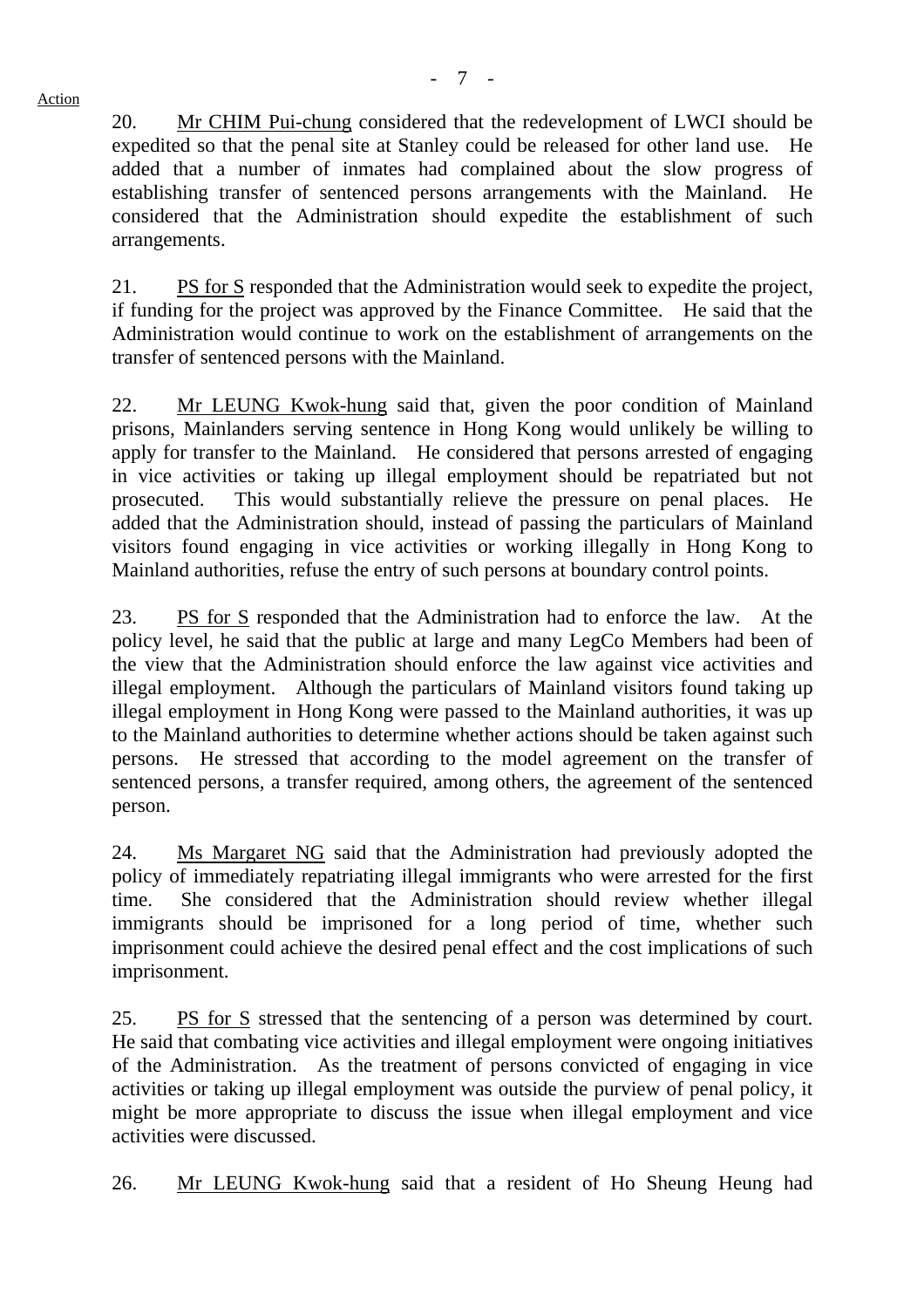complained that residents had not been consulted on the previous establishment of a minimum security penal institution in Lo Wu and the proposed redevelopment of LWCI, which would involve the removal of a grave, into minimum and medium security institutions.

27. PS for S responded that the Administration had started consulting the local community on its proposal to redevelop LWCI and would consult the North District Council shortly. The Administration had made public its plan to redevelop LWCI from a penal institution with 182 places to a penal institution with 1 400 places and the response received so far had generally been positive. The Administration had in fact met the village representatives of Ho Sheung Heung, who had advised the Administration to handle the grave located within the proposed site carefully. There had been no information on the ownership of the grave. The Administration would discuss the matter with the District Officer of North District and report on the progress in its paper to be submitted when seeking funding for the project.

28. The Deputy Chairman expressed support for the Administration's proposal to redevelop LWCI. He said that the Administration should launch a more thorough consultation on its proposals.

29. Mr LAU Kong-wah requested the Administration to provide a paper on the progress of the establishment of transfer of sentenced persons arrangements with the Mainland. He also requested the Administration to provide a comparison between the redevelopment of LWCI and CMWCI, and advise whether the redeveloped institutions at Lo Wu would be further developed to provide more than 1 400 places.

Adm 30. PS for S said these matters would be covered when the Administration put a funding submission to the Finance Committee for the LWCI redevelopment project. He said that it was the Administration's plan to redevelop LWCI into penal institutions which provided a total of 1 400 places only. Even if these institutions were to be further redeveloped, the Administration would have to go through the usual processes of conducting studies on various aspects and consultations with relevant stakeholders and consultations with LegCo on the project and funding for the project.

> **V. Issues arising from the judgment delivered by the Court of Final Appeal on the case between LEUNG Kwok-hung, FUNG Ka-keung, Christopher, LO Wai-ming and the Hong Kong Special Administrative Region on 8 July 2005**

(LC Paper Nos. CB(2)192/05-06(05), CB(2)2243/04-05(01) and (02))

31. PS for S briefed Members on the background to the case of *Leung Kwok Hung & Others v. HKSAR*, the effect of the judgment delivered by the Court of Final Appeal (CFA) (the judgment) and the way forward.

32. Ms Margaret NG expressed disappointment that the Administration had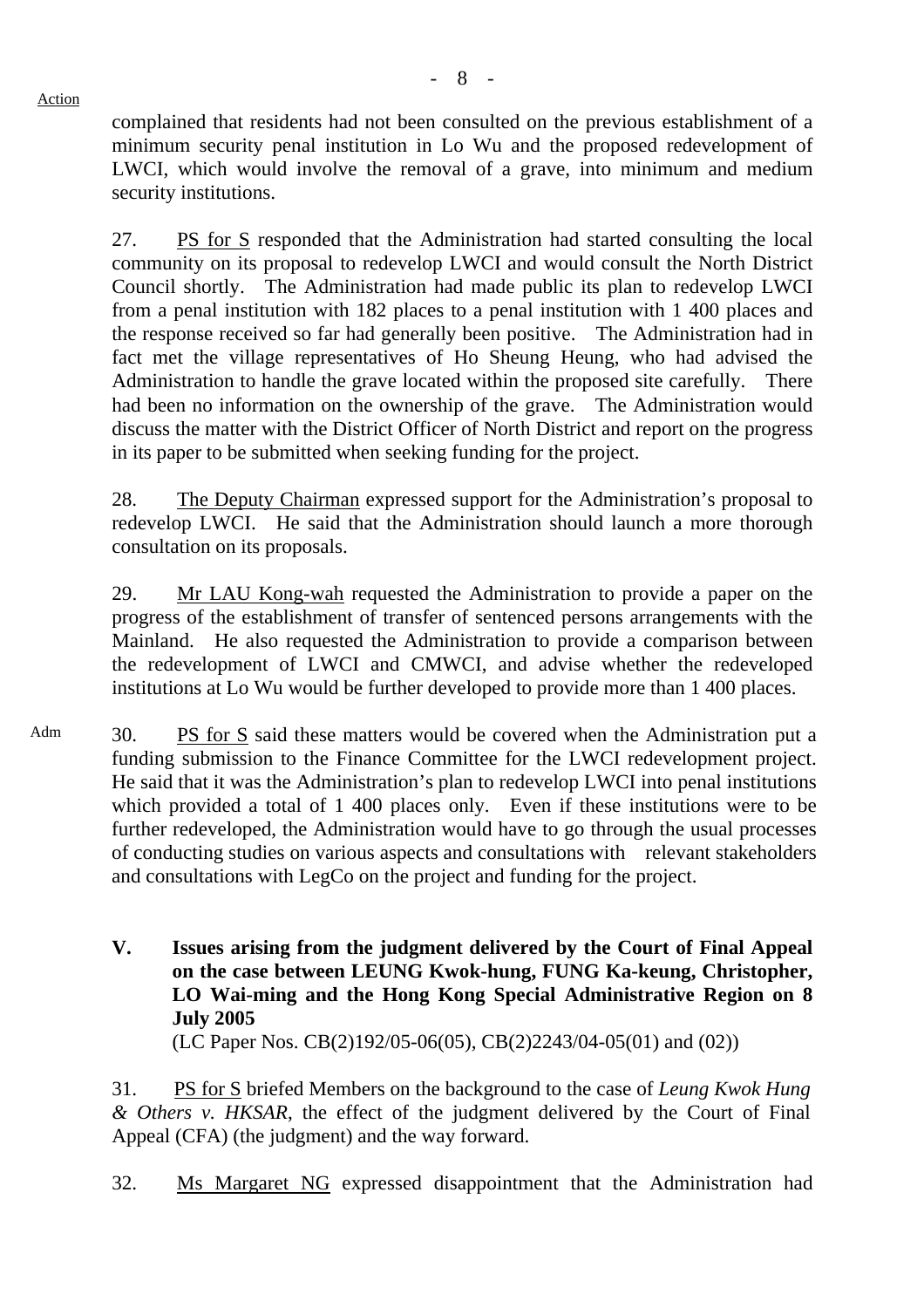simplified the judgment into a matter of merely replacing the term "public order (*ordre public*)" in the Public Order Ordinance (Cap 245) (POO) with the term "public order". She expressed concern that while "*ordre public*" was specified in the International Covenant on Civil and Political Rights (ICCPR), one could not know when the Police could object to a proposed public procession. She pointed out that the court had emphasised that the Commissioner of Police (CP) must apply the proportionality test in exercising his statutory discretion to restrict the right of peaceful assembly. She considered that the Administration should not merely delete "*ordre public*" from the provisions in POO. The Administration should examine how the provisions could be improved so that Police officers and members of the public would be aware of the scope of the Police's power.

33. Referring to paragraphs 90 to 94 of the judgment, PS for S responded that the court had concluded that CP's statutory discretion to restrict the right of peaceful assembly for the purpose of public order must be held to satisfy the proportionality test and therefore the constitutional necessity requirement. He said that the regulation of public meetings and public processions and review of POO had been thoroughly discussed by the Legislative Council (LegCo) in 2000. Apart from the term "public order (*ordre public*)" which was ruled by CFA to be unconstitutional and thus would be amended, the Administration considered that the existing provisions in POO were in order and reflected a proper balance between protecting and facilitating individual's right to freedom of expression and right of peaceful assembly, and the broader interests of the community at large. He assured Members that CP would apply the proportionality test in exercising his discretion under POO.

34. Ms Margaret NG said that as a breach of the provisions in POO would amount to a criminal offence, providing CP with too much discretion to restrict the right of assembly would be unfair to members of the public. She recalled that CP had, in a previous case, imposed the condition that seditious slogans should not be used. She queried whether such a condition satisfied the proportionality test. She considered that the conditions which could or could not be imposed by CP should be set out clearly in legislation.

35. PS for S responded that the court had stated that a statutory provision conferring discretion on a public official to restrict a fundamental right must satisfy the constitutional requirement of "prescribed by law". Such discretion must give an adequate indication of the scope of the discretion with a degree of precision appropriate to the subject matter. As the situations that might arise were of an infinite variety and would involve many different circumstances and considerations, it was important to provide CP with a certain degree of flexibility. It was difficult to set out in legislation the conditions that might be imposed. He said that existing provisions had already provided any person aggrieved by the decision of CP to lodge an appeal to an independent appeal board, the decision of which was subject to judicial review.

36. Senior Assistant Legal Adviser 1 said that in its judgment, the CFA ruled that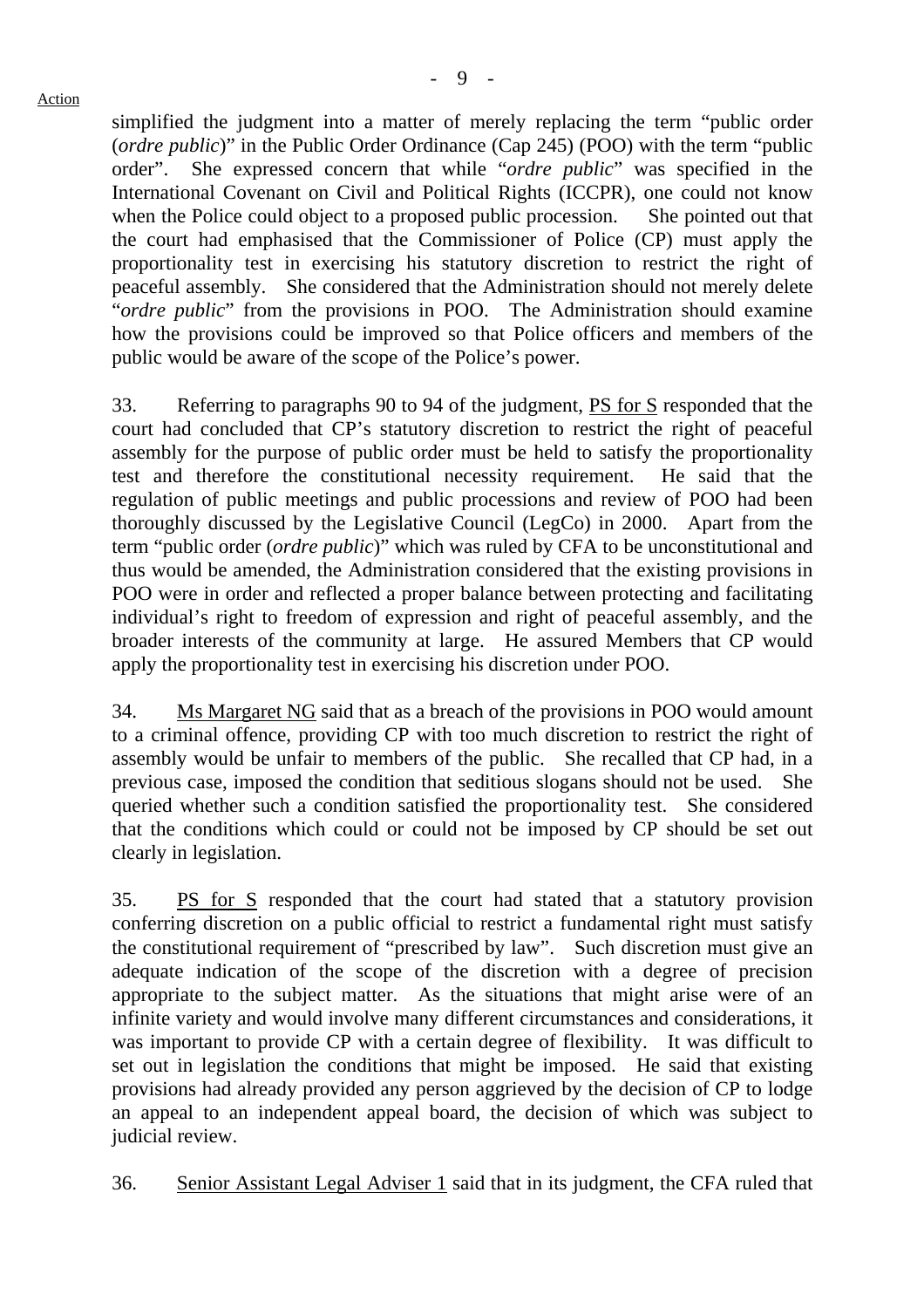sections 14(1), 14(5) and 15(2) of POO were unconstitutional. The CFA had an analysis of the law on how CP's discretion should be exercised in the law and order sense and in the constitutional sense and what should be included in the relevant provisions. The term "*ordre public*" also appeared in sections 2, 6, 9 and 11 of POO. Members might wish to consider whether other amendments should be made in this context when reviewing the POO.

37. Mr LEUNG Kwok-hung said that POO was outdated and should be repealed. He considered that CP's power to impose conditions under POO should be vested with the court. The prior notification requirement under POO should be removed. The term "national security" in POO should be deleted and replaced by "public safety and public order". He further said that it was unfair to allow CP to impose conditions without giving reasons. CP should not be allowed to impose any restrictions unless it could be proved that such restrictions were necessary for public safety and public order. He added that "national security" and "the protection of the rights and freedoms of others" should not have been added to the grounds on which CP might exercise his powers under POO in 1997.

38. Mr Martin LEE said that POO was enacted in 1967 in view of the riots at that time. He questioned whether such legislation was still suitable for present day circumstances. Referring to paragraph 87 of the judgment, he pointed out that the court had not addressed the question of whether CP's statutory discretion in relation to the protection of the rights and freedoms of others was in compliance with the constitutional requirement of "prescribed by law". He also pointed out that the court had stated in paragraph 88 of its judgment that as the meaning of the expression "*ordre public*" in the International Covenant on Civil and Political Rights (ICCPR) had been incorporated in section 2(2) of POO, it could be seriously argued that in the context of CP's statutory discretion to restrict the right of peaceful assembly, a purpose based on a notion of such wide and precise import did not satisfy the constitutional requirement of "prescribed by law". In view of these, he considered that the Administration should conduct a comprehensive review on POO.

39. Mr CHEUNG Man-kwong said that there were a number of examples where unreasonable conditions were imposed on public processions. For example, an organising party was required to ensure that all participants of a public procession would not act in such a manner that resulted in breach of public peace. Another organising party was required not to organise any activity that might hinder the progression of a public procession. He had also come across a case where a public procession comprising 2 000 participants was regarded as breaching conditions when the number of participants exceeded by only 20 persons. He considered that the Administration should, besides reviewing POO, conduct a full review on whether the conditions imposed by CP were proportionate.

40. PS for S responded that the existing mechanism sought to facilitate peaceful and orderly public meetings and public processions. The Police were required to apply the proportionality test in determining the conditions to be imposed. He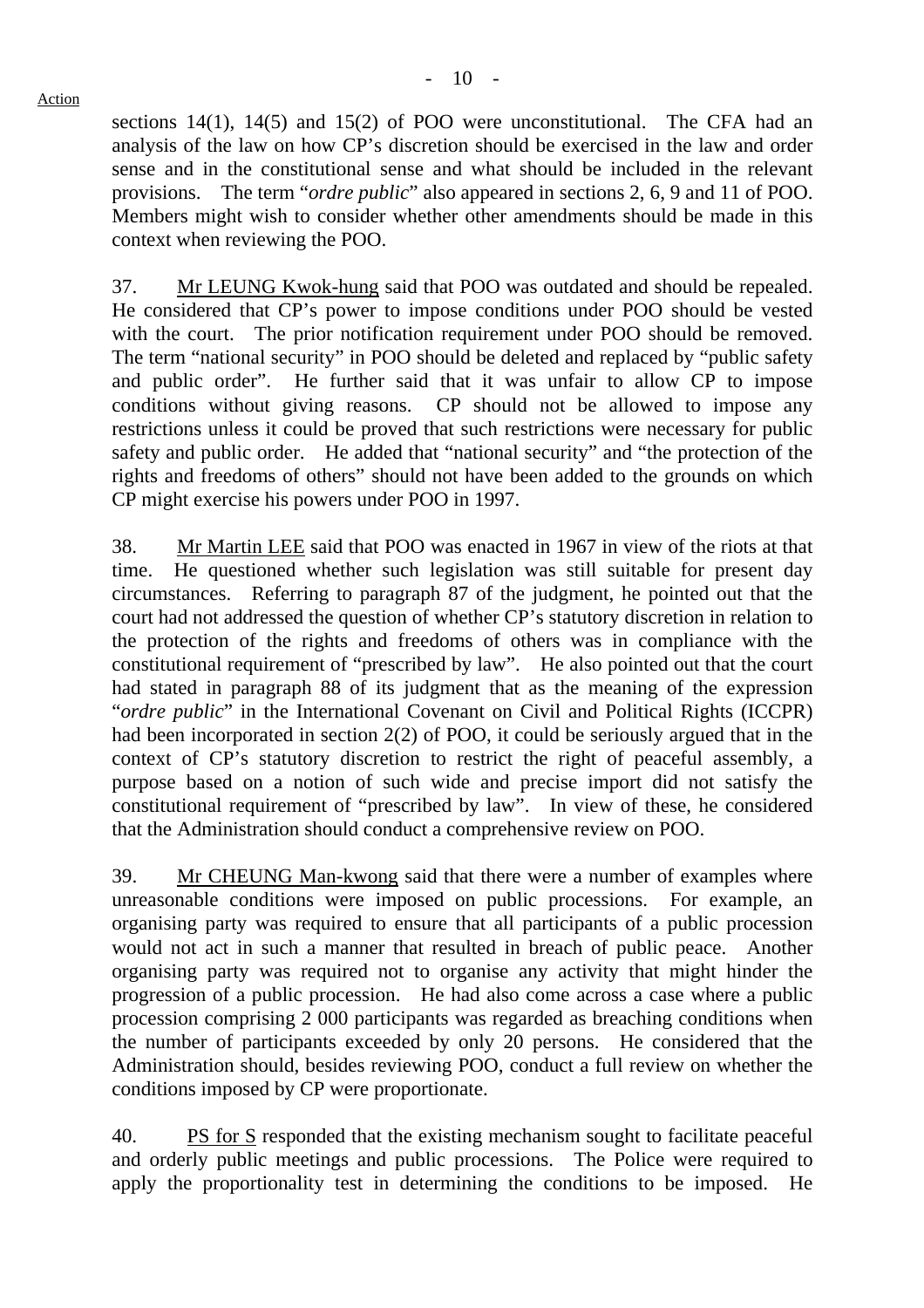informed Members that, in the light of the judgment, the Police had given guidance to frontline police officers and were reviewing its internal guidelines. Representatives of the Department of Justice would also brief police officers on the implications of the judgment. He said that the Administration had fully explained the jurisprudence of provisions in POO during the discussions in 2000. It had been noted then that as compared to legislation of comparable jurisdictions, in various ways the POO provisions offered greater protection of the relevant rights. For example, the notice period required for the holding of public meetings or processions in New York and Vancouver were much longer than that in Hong Kong. There were some places where the Police were empowered to exercise discretion without giving reasons. While notification was required when the number of participants exceeded a certain threshold, many countries had not adopted any threshold.

41. PS for S said it was also relevant to see if in practice POO had had the effect of inhibiting the exercise of the relevant rights. Since the last round of amendments to the relevant provisions of POO, about 11 000 public meetings and processions which required prior notification under POO had been held in Hong Kong. The Police had only objected to the holding of 19 public meetings or processions and instituted prosecution against failure to give prior notification in two cases. He said that the Administration would introduce amendments to delete references to the term "*ordre public*" in POO. The Administration would also review the issue raised in paragraph 88 of the judgment regarding the rights and freedoms of others. Assistant Commissioner of Police (Support) added that the Police were reviewing its internal guidelines. Issues relating to restrictions on the number of participants would be covered in the review.

42. PS for S said that the addition of "national security" to the grounds on which CP might exercise his powers under POO had been discussed when the relevant amendment was introduced in 1997. As a result of the discussions, a definition of "national security" had been incorporated in POO and the Administration had undertaken at that time that guidelines on how CP should enforce POO in relation to "national security" would be issued. The guidelines had been issued, submitted to LegCo, and published for public information. Under POO, CP was required to give the reasons for imposing conditions on public processions. He further said that the power to restrict public processions was vested with the police in many places. POO included various safeguards. For example, an appeal mechanism was provided for in the law in respect of the decision of CP to prohibit, object or impose or amend conditions on public meetings or processions. There had only been 17 appeal cases since July 1997 and the average processing time of an appeal was 4.3 working days.

43. The Chairman said that the issue should be discussed at a future meeting.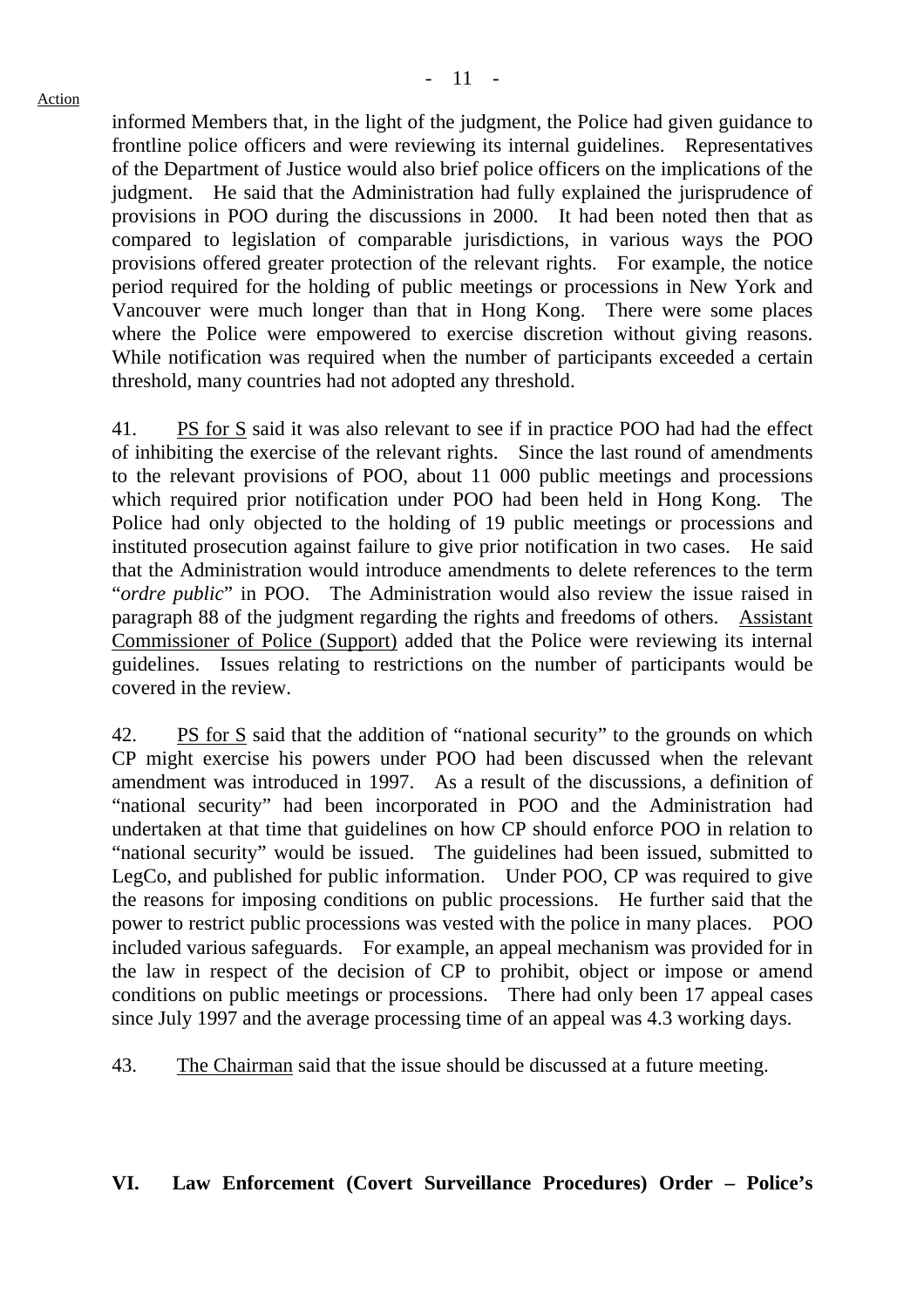### **internal guidelines**

 (LC Paper Nos. CB(2)2639/04-05(01), CB(2)2419/04-05(01), CB(2)2632/04-05(04) and LS103/04-05)

44. Members noted a submission from the Hong Kong Human Rights Monitor on surveillance, Article 30 of the Basic Law (BL30) and the right to privacy in Hong Kong.

45. S for S briefed Members on the background for declassifying the Police's internal guidelines on covert surveillance. He informed Members that the Administration would consult the relevant parties, including LegCo Members, the Hong Kong Bar Association and the Law Society of Hong Kong, on the legislative proposals on covert surveillance in the coming two months.

46. The Chairman said that the Police's internal guidelines were mostly copied from the Law Enforcement (Covert Surveillance Procedures) Order (the Order), and were relatively less detailed in comparison with other internal guidelines of the Police. Referring to the definition of covert surveillance in paragraph 2 of the guidelines, he asked about the meaning of "specific law enforcement investigation or operation". He also asked whether "law enforcement investigation or operation" had the same meaning as "detection of crime". He expressed doubt whether the guidelines were the Police's only internal guidelines on covert surveillance.

47. S for S responded that the internal guidelines were drawn up for the reference of Police officers who had received the relevant professional training. Police officers who had undergone such training were aware of how they should carry out their duties in accordance with the law, the Order and the Police's internal guidelines. He said that it was not possible to set out all scenarios in the guidelines.

48. Assistant Commissioner of Police (Crime) (ACP(C)) said that the internal guidelines had been issued to supplement the Order. They sought to set out the practice of the Police in more specific terms. Although many parts of the guidelines were similar to the contents of the Order, additional information had been provided on the following areas –

- (a) criteria for discontinuation of covert surveillance;
- (b) record of authorisations;
- (c) regular reviews;
- (d) handling of information obtained from covert surveillance; and
- (e) collateral intrusion.
- 49. The Chairman said that the guidelines were intended not only for the

Action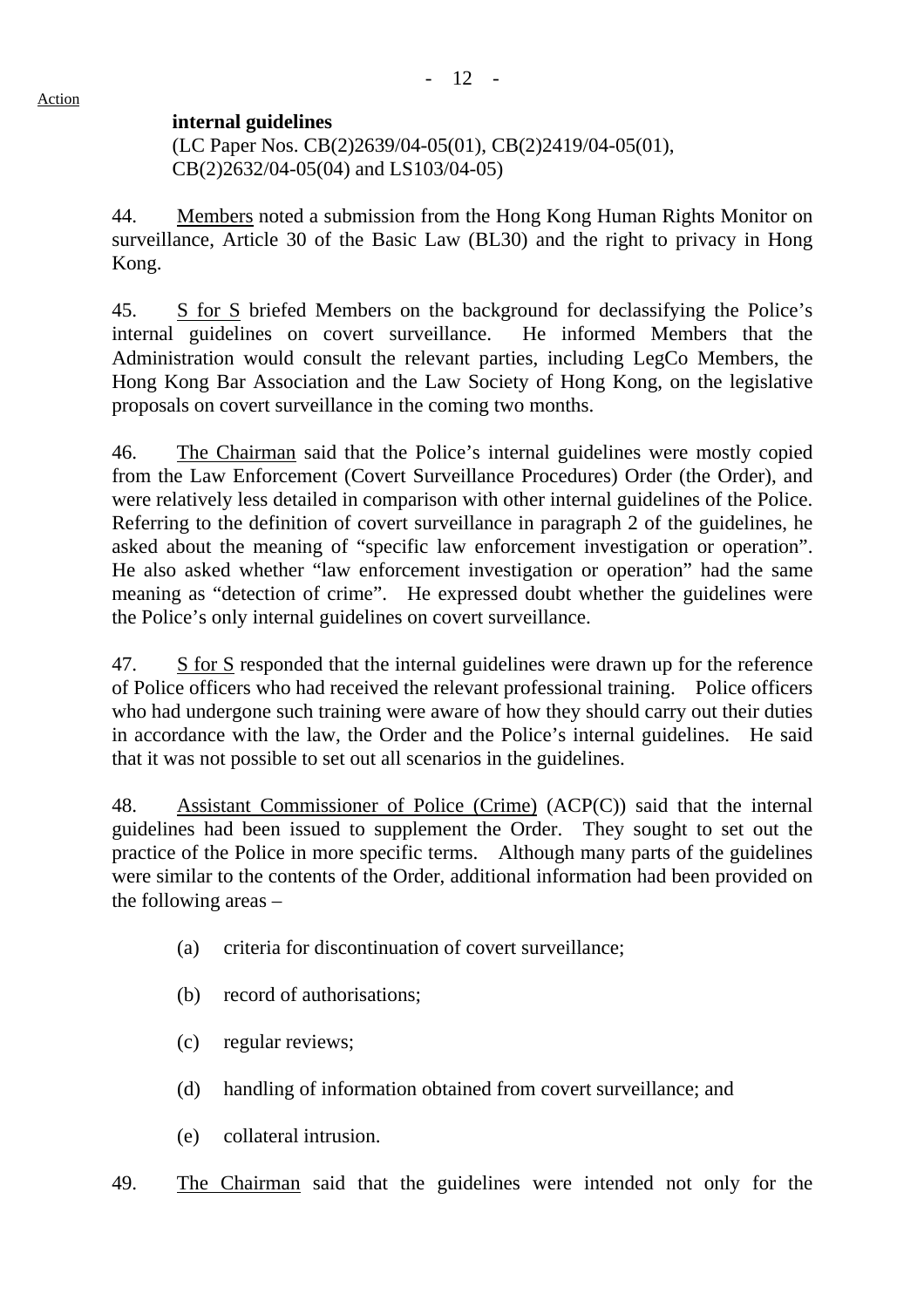reference of Police officers, but also members of the public. He asked how Police officers would interpret, for example, the phrase "reasonable expectation of privacy" in the definition of "covert surveillance". He said that the Office of the Privacy Commissioner for Personal Data (PCO) had issued a detailed code of practice for employers of domestic helpers. He asked whether the Police would issue similarly detailed guidelines on covert surveillance.

50. ACP(C) responded that privacy issues were covered in training programmes for Police officers. Briefings and discussion sessions were held to facilitate Police officers' understanding of the Police's internal guidelines. It was the Police's practice to examine the implications of relevant judgments delivered by the court and provide training where necessary. The guidelines were issued for internal use by Police officers who were experienced and trained. A lot of detective training was given to officers. Some officers were also sent on overseas training programmes. He added that authorising officers of the Police possessed an average of 25 years' experience in the investigation of crime.

51. The Chairman questioned whether the guidelines only set out in writing what the Police had been doing in covert surveillance in the past. He considered that the Police should conduct an in-depth analysis of privacy legislation enacted in recent years and relevant judgments delivered by the court, and review covert surveillance conducted by the Police.

52. LO(IL) responded that paragraph 2(a) of the guidelines sought to set out when an authorisation should be sought under the Order. Whether the circumstances of a case amounted to those where a person was entitled to a reasonable expectation of privacy would depend on the particular facts of the case concerned. There was no need to specify the circumstances in detail. Dealing with grey areas, which were inevitable, would be a matter of judgment. He added that guidelines issued by PCO had to be taken into account by authorising officers.

53. The Chairman said that the guidelines should spell out what a Police officer should do when in doubt. In this connection, he noted that there were provisions of such a nature in many internal guidelines of the Police.

54. S for S reiterated that it was not possible to exhaustively set out all circumstances in the guidelines. He stressed that the Administration was very concerned about privacy. Any person who felt that his privacy was infringed could lodge a complaint with PCO. He pointed out that there were hardly any complaint cases of covert surveillance conducted by law enforcement officers having infringed privacy. He said that law enforcement officers who had received the necessary training were aware of the need to seek the advice of the Department of Justice when grey areas were encountered.

55. Mr LEUNG Kwok-hung said that more detailed guidelines should be drawn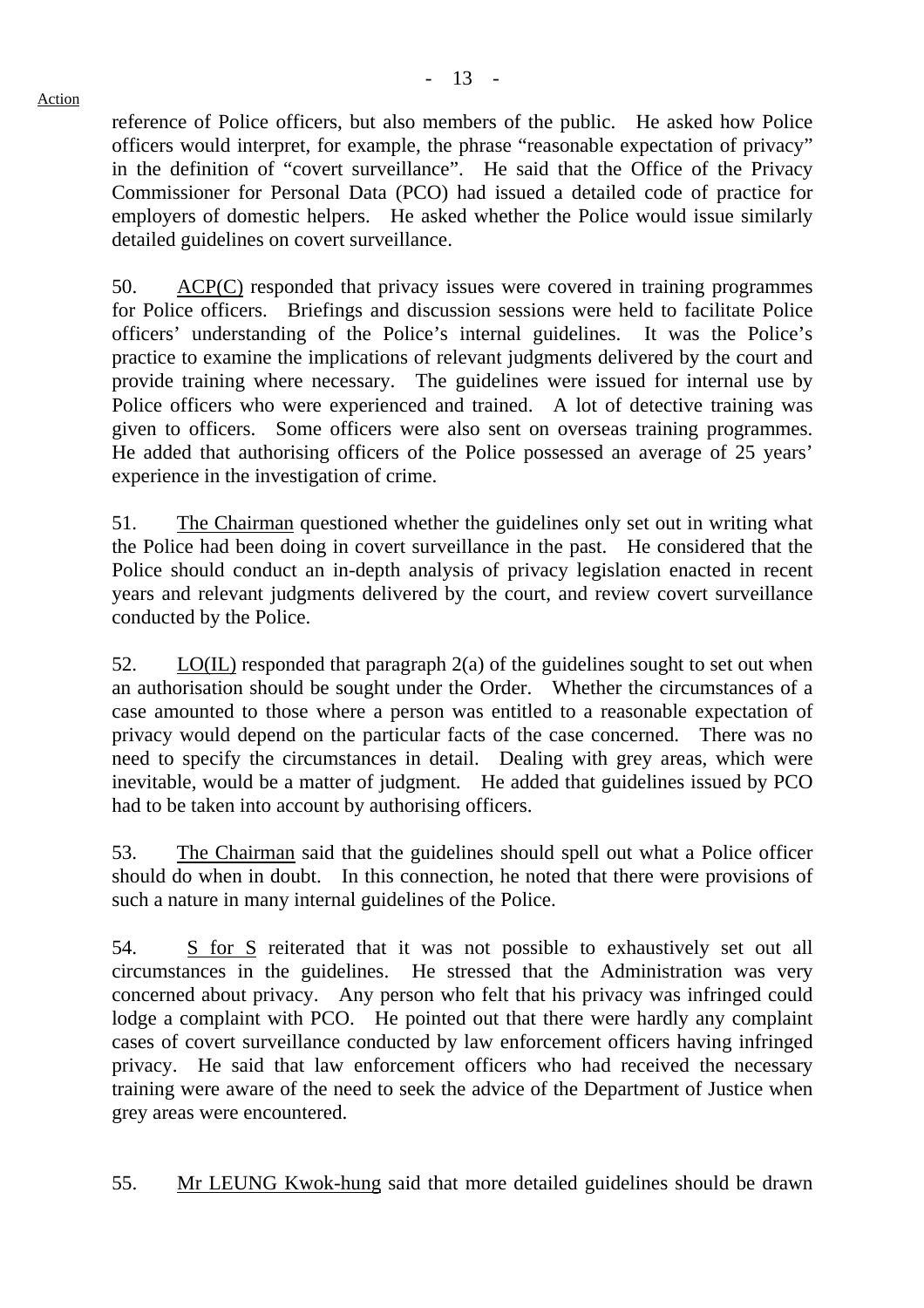up. Without detailed guidelines, it would be difficult for law enforcement officers to know whether the covert surveillance they were instructed to undertake was lawful.

56. S for S responded that under the existing mechanism, law enforcement officers who had a need to conduct covert surveillance had to seek approval from an authorising officer. Thus, there was no question of an authorising officer instructing a law enforcement officer to carry out unlawful covert surveillance. He stressed that law enforcement officers had to act lawfully.

57. Mr Howard YOUNG said that covert surveillance was necessary for combating crime. He considered it not possible to set out all details in the guidelines. He asked whether seminars and case studies were conducted regularly for law enforcement officers to enhance their understanding of what they were allowed or not allowed to do in conducting covert surveillance.

58. S for S replied in the affirmative. He said that it was the Administration's established practice to organise training courses and case studies for law enforcement officers where there were court judgments or legislative amendments having implications on the work of law enforcement officers. Where necessary, representatives of the Department of Justice and PCO would be invited to explain the relevant requirements.

59. Dr LUI Ming-wah said that it was not possible to set out all details in the guidelines. However, the guidelines should be improved whenever necessary. He considered that the number of authorising officers should be kept to a minimum. He asked how the requirements on covert surveillance in Hong Kong compared with those of other countries such as Singapore and the United States of America (USA).

60. S for S assured Members that the Administration would constantly review the guidelines and, where necessary, introduce improvements. He said that the Administration was studying the practice and legislation of overseas countries on covert surveillance as part of its effort to formulate legislative proposals on the subject. The Administration would consult the relevant parties, including LegCo Members and the legal profession, in taking forward the exercise.

61. Mr WONG Yung-kan asked whether there were countries without legislation on covert surveillance where covert surveillance was authorised through the issuance of administrative orders.

62. LO(IL) responded that the Administration had been studying the practices of other common law jurisdictions and their legislation on covert surveillance. The Administration noted that legislation governing covert surveillance could be found in Australia, Canada, the United Kingdom and USA.

63. The Chairman said that he would provide further questions on the guidelines